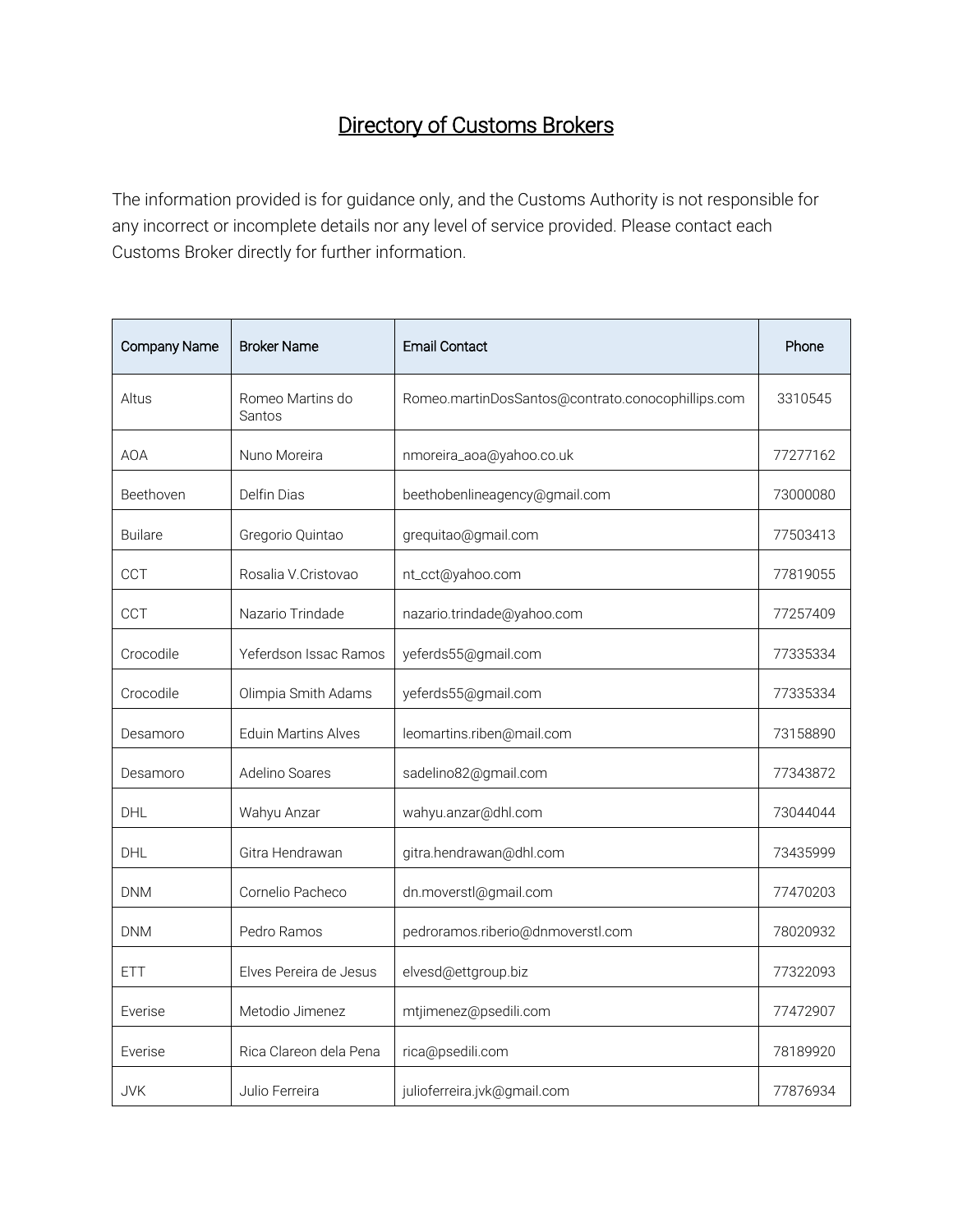| LEA          | Hilario Correia Barros         | lea.services15@yahoo.com        | 77250987  |
|--------------|--------------------------------|---------------------------------|-----------|
| LEA          | Evaristo R. Pereira            | lea.services15@yahoo.com        | 78387544  |
| LEA          | Roger da Cunha Coreia<br>Baros | lea.services15@yahoo.com        | 77462660  |
| Lita store   | Paulino Nunes                  | paulinonunes@yahoo.com          | 77437550  |
| <b>MSA</b>   | Antonita Eko                   | maritime_dilship03@yahoo.com    | 77239265  |
| <b>MSA</b>   | Camilo Gomes Borges            | geo09_cgb@yahoo.com             | 77827822  |
| <b>MSA</b>   | Domingos Gonsalves             | N/A                             | 77006404  |
| Naroman      | Joaquim Pereira                | joaquim.pereira38@yahoo.com     | 73497441  |
| Naroman      | Mariquito De J.C.<br>Pereira   | d_marvalho@yahoo.com            | 77466970  |
| Naroman      | Ivan Luis Pereira              | luis_pereira91@yahoo.com        | 73172226  |
| Pacific      | Carlos Amaral                  | heber_pacific@yahoo.com         | 73370500  |
| Pacific      | Teofilo A. Soares Maia         | heber_pacific@yahoo.com         | 77537705  |
| Pertaminaint | Angelino Melo da Costa         | costangelino11@gmail.com        | 77254073  |
| Pertaminaint | Armindo da Costa               | N/A                             | 73060914  |
| <b>SDV</b>   | Duarte da Silva                | nelda.babo@bollore.com          | 7715 5671 |
| <b>SDV</b>   | Zeca Guterres                  | zeca.guterres@bollore.com       | 77258920  |
| <b>SDV</b>   | Sebastiao Freitas              | sebastio.freitas@bollore.com    | 77944144  |
| SDV          | Jose Carmo                     | N/A                             | 77509320  |
| <b>SDV</b>   | Arlindo da Costa               | zeca.guterres@bollore.com       | 77258920  |
| <b>SDV</b>   | Januario da Costa<br>Soares    | zeca.guterres@bollore.com       | 77258920  |
| SDV          | Arnaldo Gama                   | gamaarnaldo194bollore@gmail.com | 7530 8299 |
| <b>SHL</b>   | Domingos F. da Costa<br>Gusmao | ano_alves@yahoo.com             | 77553002  |
| Star King    | Daniel Pereira                 | danpermen@yahoo.com             | 77278598  |